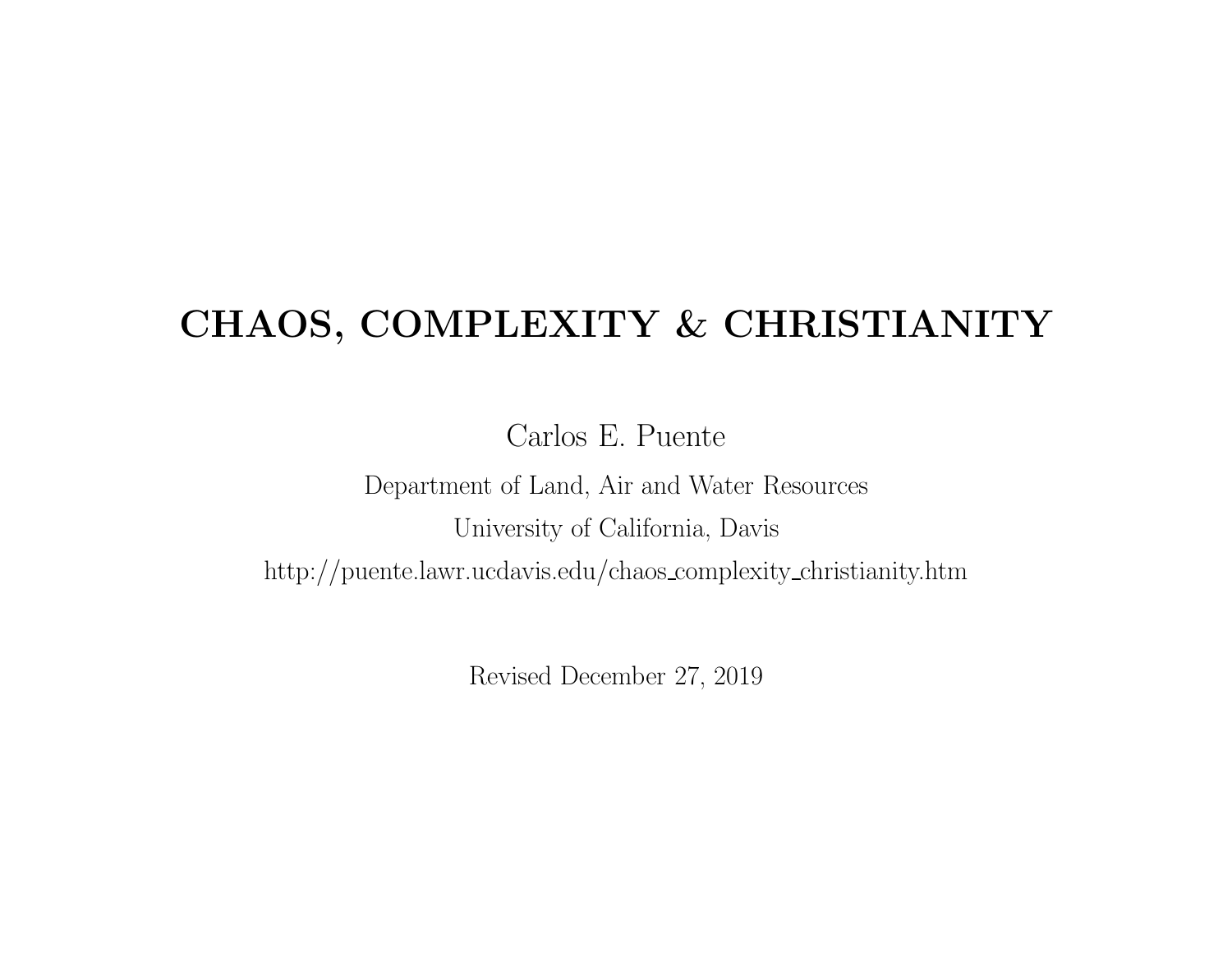- Welcome to Chaos, Complexity & Christianity, a class about *love* and *peace* based on modern science.
- This class is the outgrowth of my teaching and research as a Professor of Hydrology at the University of California, Davis.
- Before briefly describing the class, I would like to say a few words about myself.
- I was born in Cartagena de Indias, in lovely Colombia, South America, and have been in the United States since 1980.
- After finishing a couple of undergraduate degrees in Mathematics and Civil Engineering at Universidad de los Andes in Bogotá, the capital of Colombia, I came to Boston to pursue my graduate work at MIT.
- There, I got a couple of Master's degrees, in Civil Engineering and Operations Research, and my Doctorate in Hydrology, the science of water.
- My original plan was to return to my home country, but destiny conspired against it and I have been blessed having a second home at beautiful Davis since 1986.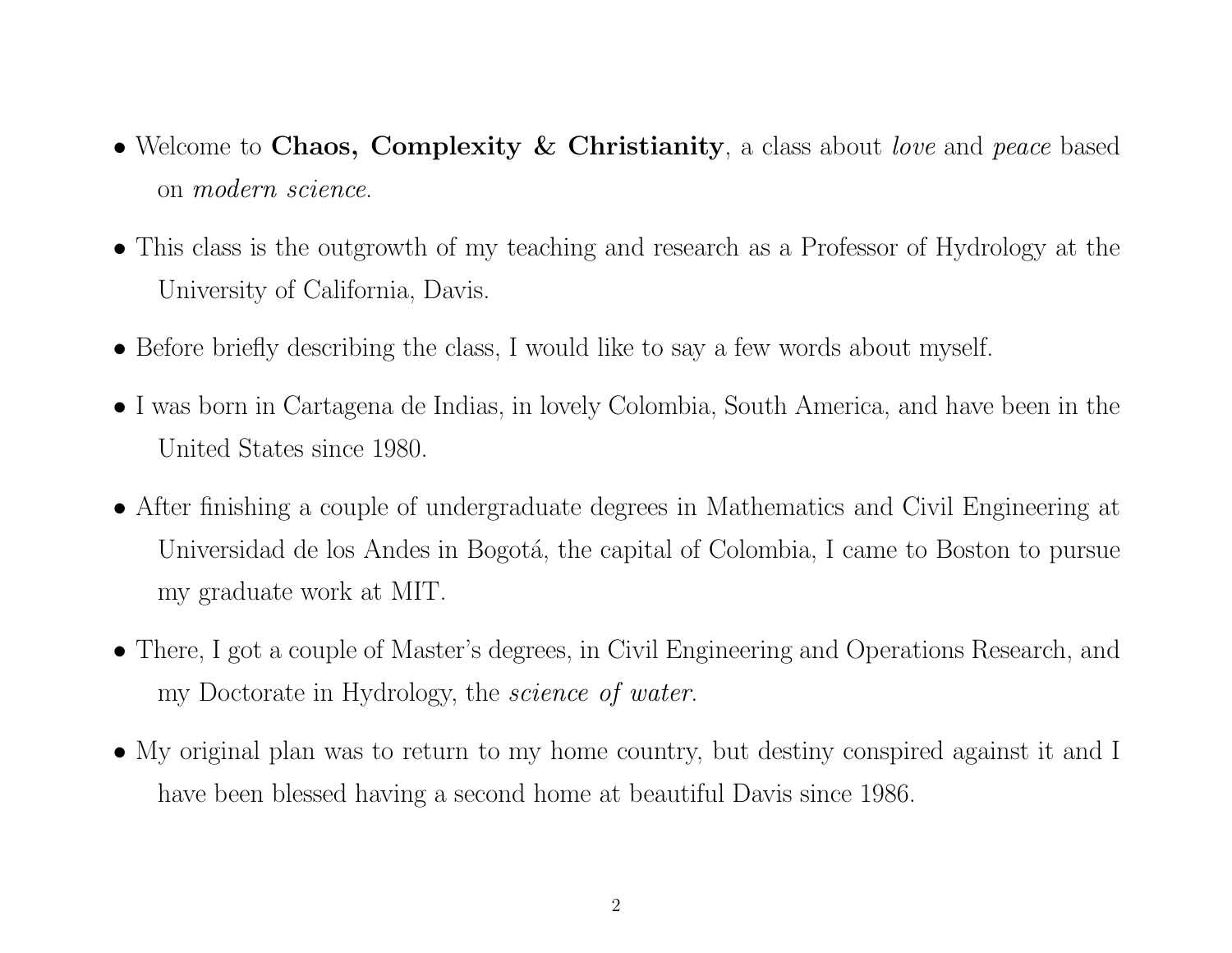- I ought to say that when I came to Davis I was not much of a believer in a God.
- I was baptized by my parents as a *Catholic Christian*, but my family did not practice much of their religion.
- Although I sensed the existence of a creator God, I thought of Him as an unapproachable and remote being and, as such, I just went ahead with my life, "like everybody else."
- As I came to Davis, the scientific field of *Chaos Theory* was in full bloom and those beautiful and simple ideas had a deep impact on my approach to hydrologic research.
- I immersed myself into the physics literature and little by little I gained understanding about the emerging field of complexity and about its fascinating universality.
- By 1989, and when I was a starting Assistant Professor, some beautiful ideas came to me and, rather quickly, such resulted in an unforeseen bridge between *disorder* and *order*.
- With my collaborators we found, and in truth not searching for it, that there was a mapping capable of transforming the ever-present spikes and violence of *turbulence* into the smooth and harmonious bell curve, a universal icon of freedom and independence.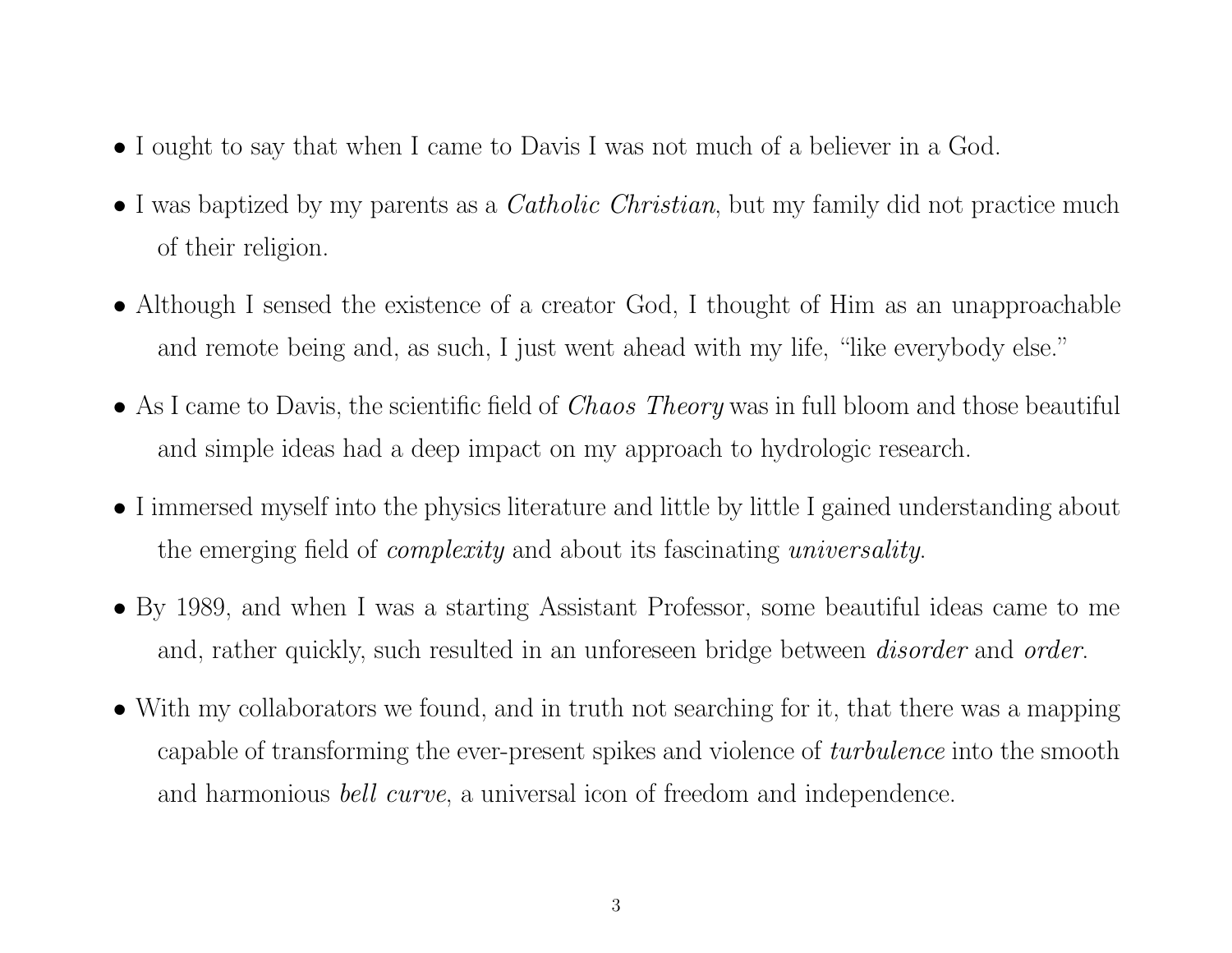- These findings, providing a *universal* antidote to disorder, inspired the question: Where can I find such transformation?
- Naturally, I searched first for a physical explanation, but there I could not find it. This was because turbulence and calmness precede one another in nature.
- Despite my inherent resistance, only a metaphysical interpretation appeared sensible, for the ideas hinted to a topic that many prefer not to talk about, and that is Love.
- Few weeks after and following the sound advice of a good scientist and friend, I experienced the "*flame of God*" for the first time, in a rather "*mystical* night of *forgiveness*" that confirmed to my core the essence of my analytical findings and that surprisingly made explicit a side of me I did not know existed.
- Soon after my unexpected and beautiful experience, I started to read the Bible that I have never read before.
- As I read and read, I wondered how could I have missed such beauty, for the "word of God" made lovely sense as it spoke directly to me, surely because of my background in complexity research.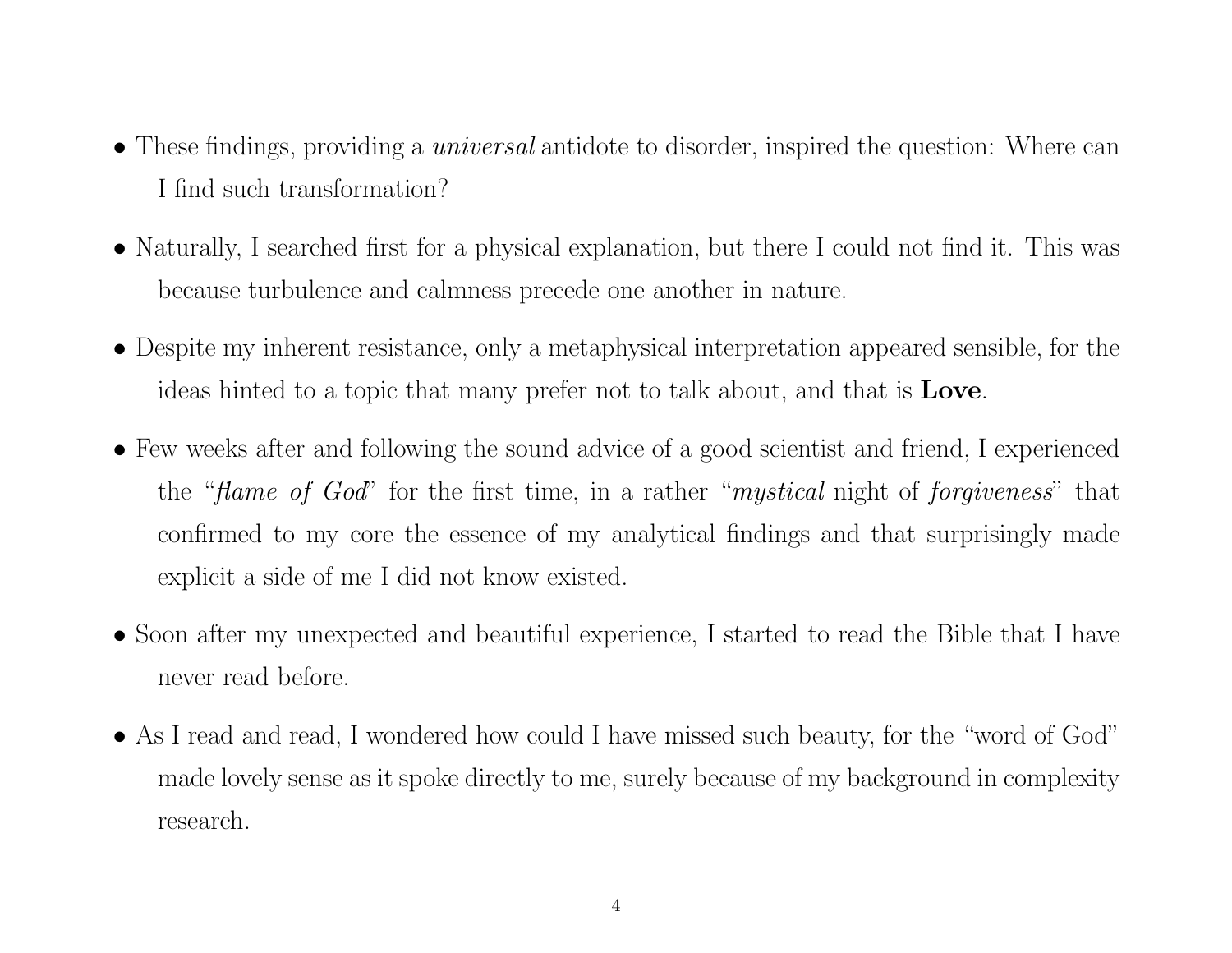- As time passed, and no doubt aided by the clarity brought by life's trials and tribulations, I started to notice a consistent language linking the words of the Bible with the deep metaphors and symbols of modern science.
- As I spent my first sabbatical year at the world renown Santa Fe Institute, specialized in complexity research, I just decided to study in earnest trying to write down the connections I could see before me. This is how the manuscript "The Fig Tree  $&$  The Bell. *Chaos*, Complexity, and Christianity," which is the basis of this class, came to be.
- This class, given since 2001, is divided into seven lessons and two discussion sessions:
	- An introduction to fractals and complexity
	- The hypotenuse: the pathway of peace
	- Turbulence and the Bible
	- Discussion
	- The essence of chaos
	- A lesson from a fig tree?
	- Discussion
	- The eloquence of transformation, and
	- The splendor of peace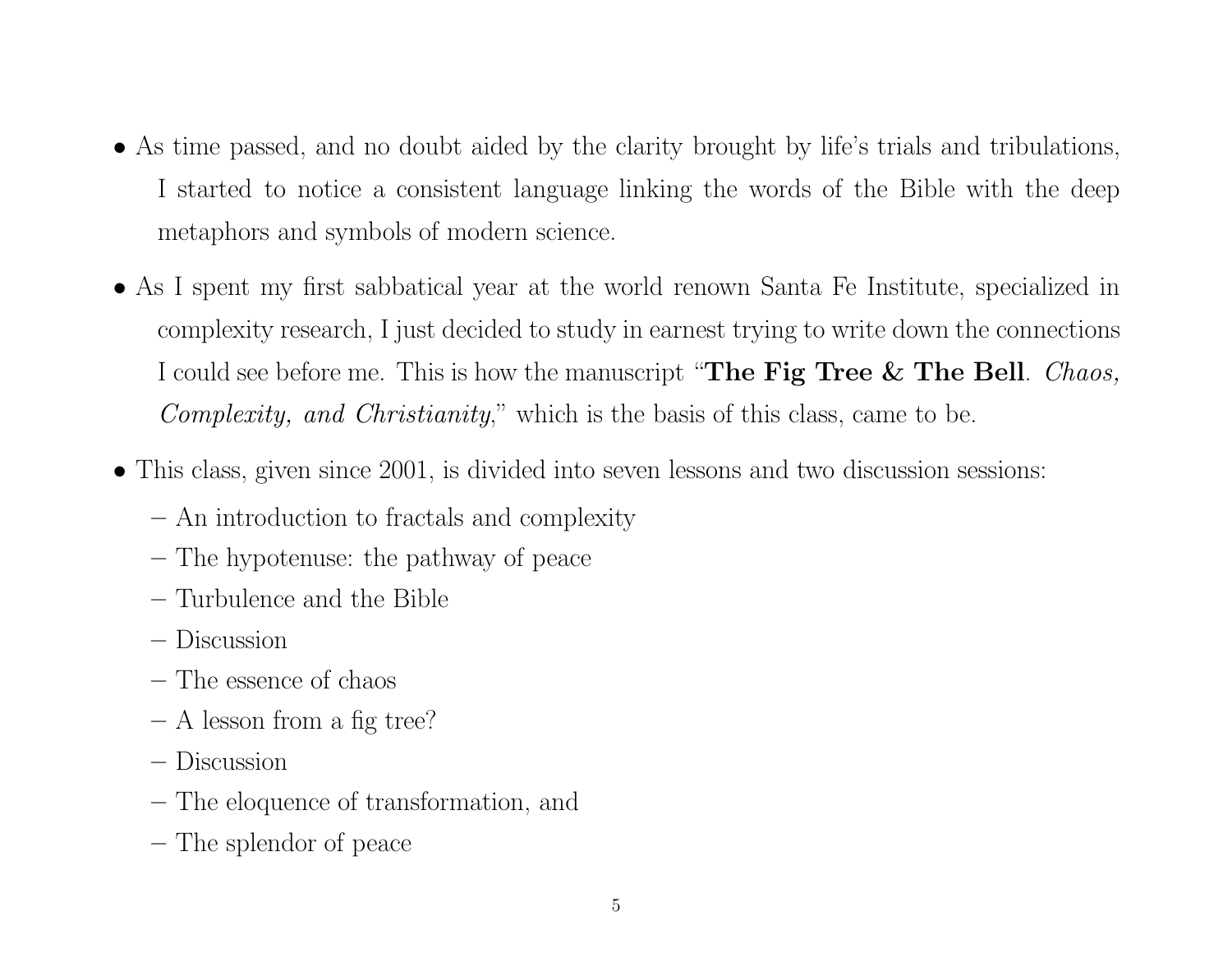- The first lesson provides an introduction to some key topics making up "complexity," including themes such as *fractals*, *power-laws*, *chaos*, and *self-organized criticality*.
- The second and third lessons pertain to the dynamics of natural turbulence. First, it is explained how such happens in nature and how the same ideas provide suitable imagery to understand also our own division, including the pervasive inequalities in the world.
- Then, it is shown, consistently with the Bible, that there is indeed a single solution that, by avoiding turbulence, guarantees **peace**. Such is shown to be the love of **Jesus Christ**, who is potently symbolized by a straight hypotenuse.
- The fourth and fifth lessons are concerned with what I believe may be drawn from chaos. The explicit math of the theory and its many applications are explained first and then some unexpected and far reaching relations with the Bible, including delicate eschatological topics, are advanced, pointing us to avoid all chaos to instead surrender to love.
- The sixth lesson pertains to my own discoveries of a transformation capable of reversing disorder. The ideas are explained in detail first and then connections of such with the Bible's invitation to **faith** and the **cross** are emphasized, together with other "theological" vistas" that include even the Holy Trinity.